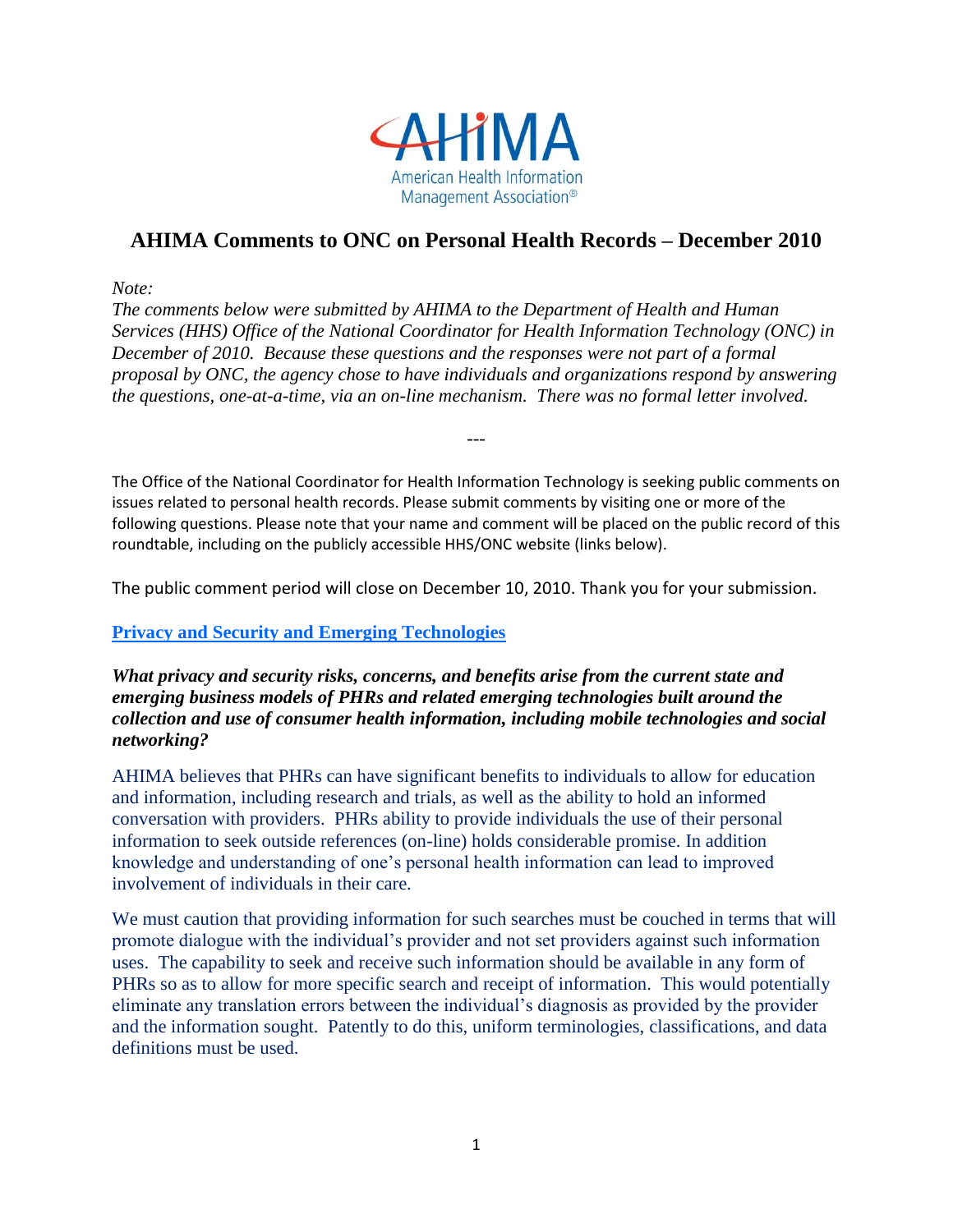It has been suggested by some AHIMA members that vendors building new PHR models should look to what consumers are using in non-healthcare sectors, rather than having the industry force models on the public that have been designed without consumer (or provider) input.

We are concerned that there is considerable uncertainty due to the current state of e-health development and the various levels of engagement by individuals in their healthcare. This includes using portals, personal health records (PHR), and the various available models and technologies. It is clear from HITECH that such models must have security protection no matter what model is being used and short of a provider portal (available only to the provider and the authenticated individual/patient) the patient must have control.

At present the healthcare industry has some oversight of organizations offering defined PHR models in the form of HIPAA-HITECH regulations through the HHS Office of Civil Rights or HITECH-FTC. We believe that anyone having access to patient identifiable healthcare associated information should be made liable for any intentional or unintentional misuse of the information which would include the sharing of such information beyond informed patient consent or authorization as required by HIPAA-HITECH and applicable state or federal law. In addition, such patient identifiable healthcare associated information should not be permitted to inappropriately discriminate against an individual. In either case the offending organization or individual should be prosecuted and penalized.

# **[Consumer Expectations about Collection and Use of Health Information](http://healthit.hhs.gov/blog/phr-roundtable/?page_id=44)**

#### *Are there commonly understood or recognized consumer expectations and attitudes about the collection and use of their health information when they participate in PHRs and related technologies?*

Our collective experience is that there is no common expectation or attitude related to the collection and use of health information in PHRs. We also believe that many PHR vendors do not have a common belief or understanding of their privacy and security obligations related to PHRs. That aside, we also believe that most individuals believe that PHRs are covered by "HIPAA" even if they do not understand just what HIPAA does or does not cover.

The consumer holds onto an expectation that the confidentiality, privacy, and security of their health information will be protected. In addition a good number of consumers believe that laws, regulations, and enforcement authorities already exist.

Bloustein<sup>1</sup> stated that "words we use to identify and describe basic human values are necessarily vague and ill defined." He regarded individual privacy as, in part, a spiritual issue, the unprivileged invasion of which is an affront to individual privacy and human dignity. Beyond the spiritual and emotional issues that surround patient control over their personal health information the National Committee on Vital and Health Statistics<sup>2</sup> stressed the lack of clear definition as an

 $\overline{\phantom{a}}$ 

<sup>1</sup> Bloustein,, Privacy as an Aspect of Human Dignity: An Answer to Dean Posser. 39 NYU Law Review, 962, 1001, 1967.

<sup>&</sup>lt;sup>2</sup> National Committee on Vital and Health Statistics (NCVHS). (2006, June), A broad review of privacy, confidentiality, and the nationwide health information network. Privacy Report: Recommendations on Privacy and Confidentiality, 2006 – 2008. U.S. Department of Health and Human Services.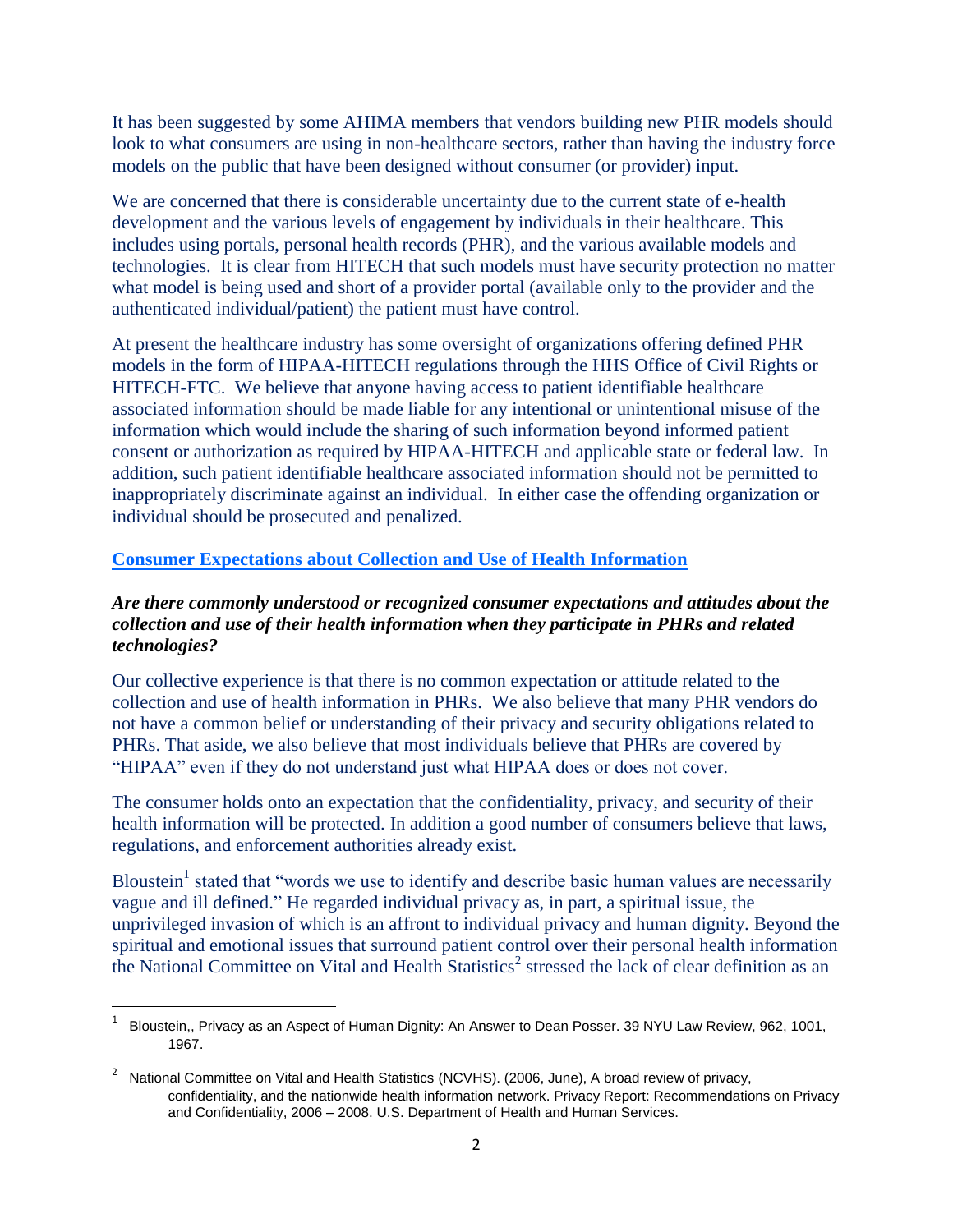issue that often clouds discussions regarding confidentiality, privacy, and security. The myriad of definitions and opinions contributes to the general difficulty differentiating among "privacy," "confidentiality," and "security." As a result these terms are often used interchangeably and imprecisely.

For the purpose of their report the NCVHS adopted the definitions from the Institute of Medicine (2006) report "Disposition of the Air Force Health Study":

- Privacy is an individual's right to control the acquisition, uses, or disclosures of individually identifiable health information.
- Confidential refers to the obligations of those who receive information to respect the privacy interests of those to whom the data relate.
- Security refers to administrative, technological, and physical safeguards used to protect individually identifiable health information from unauthorized access, use, or disclosure.

In spite of numerous definitions no single set of uniform definitions of confidentiality, privacy, or security exists. No single industry-wide entity has assumed an absolute leadership role with regard to establishing a standardized set of policies and procedures. In the age of the electronic health record it is odd that no standard patient consent model policy and procedure exists. Individual views regarding privacy and confidentiality differ widely. Personal opinions are influenced by the patient's health condition, ethical, cultural, religious beliefs, traditions, or practices.

# *Is there empirical data that allows us reliably to measure any such consumer expectations?*

While our AHIMA members are aware of numerous studies by a variety of organizations we know of no empirical data in part because of the variance in personal expectations related to privacy and the multitude of PHR models currently offered.

# *What, if any, legal protections do consumers expect apply to their personal health information when they conduct online searches, respond to surveys or quizzes, seek medical advice online, participate in chat groups or health networks, or otherwise?*

Expectations vary with the organization being searched and AHIMA and its members have no data beyond anecdotal comments. We are aware that some segments of the population have trust in government-related sites while others do not and are afraid of how their search might come back to haunt them personally. When consumers use their own healthcare providers' sites (usually portals) there appears to be more confidence in the security of the site (unless the provider or organization has had a publicized breach), but for the most part consumers are not aware of their legal protections, even if clearly stated on the site. An expectation of surveying entities to prominently post a notice that addresses these concerns (similar to the requirement to post a privacy notice) is not an unreasonable requirement and should require the individual to "accept" or "reject" prior to proceeding with completing the survey.

 $\overline{\phantom{a}}$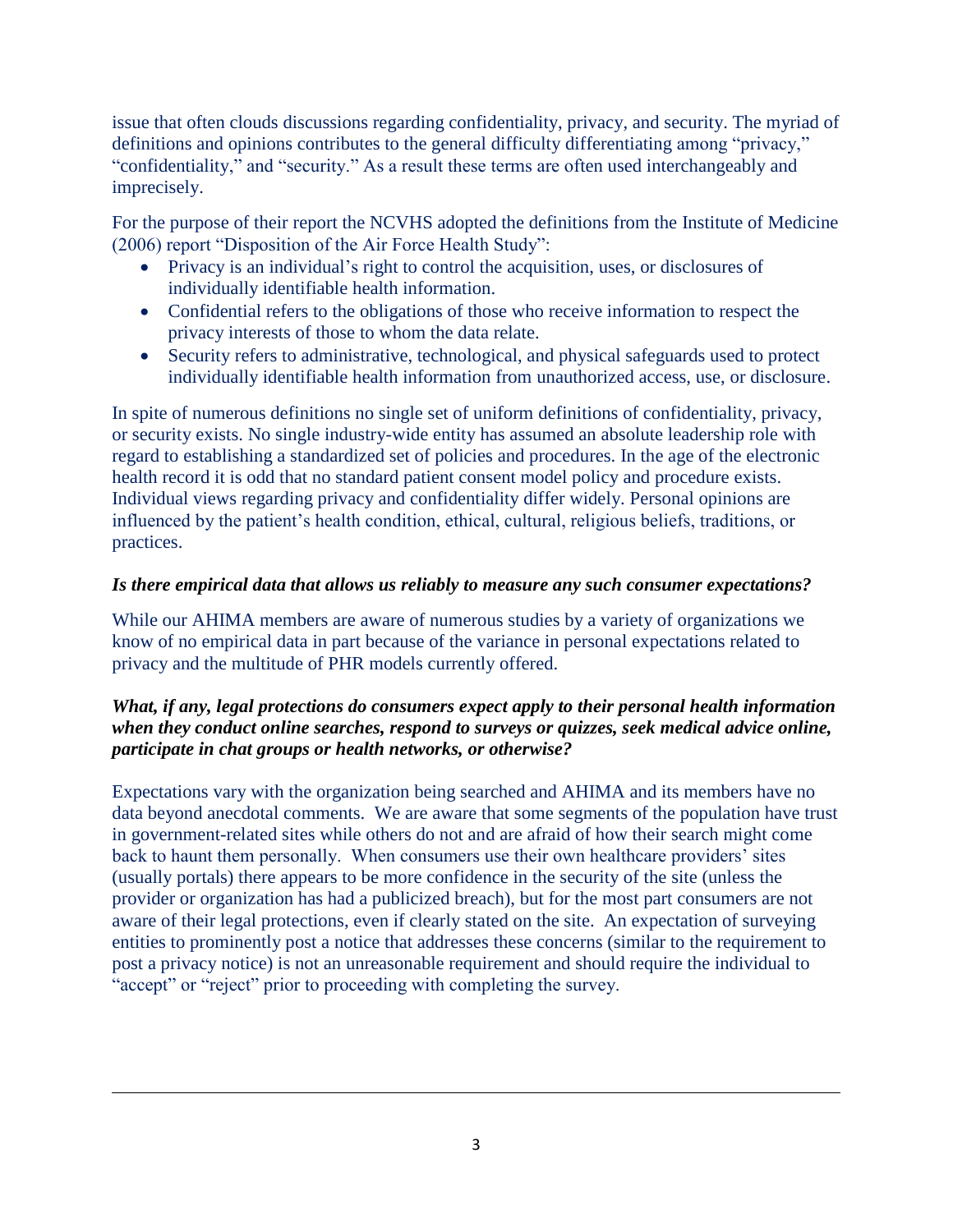## *How determinative should consumer expectations be in developing policies about privacy and security?*

Consumers have the right to expect privacy and security and to be informed of the organizations policies, procedures, and practices as well as consumers' rights with their respective organization.

# **Privacy and Security Requirements for Non-Covered Entities**

### *What are the pros and cons of applying different privacy and security requirements to noncovered entities, including PHRs, mobile technologies, and social networking?*

**Con**: Confusion will be heightened for those covered by the rule as well as the consumer! There is considerable overlap in healthcare entities involved with patient information and the rate of change in technologies and social networking add to this overlap and confusion. Security must be maximized, but we know that this is an ongoing effort that is accomplished within organizations' economic constraints. This is why we believe that those persons or entities misusing healthcare data must be the target of prosecution. Different requirements also make it harder for oversight organizations to monitor compliance.

Much of the focus, with regard to privacy and security requirements for non-covered entities, centers around whether PHR vendors and custodians are covered under HIPAA or HITECH. Suitable IT security governance frameworks exist outside of HIPAA and HITECH, yet not much is heard about compliance with these IT security governance frameworks. ISO-17799 an international standard published by the International Organization for Standardization , is the most obvious for information security. The ISO-17799 has a corresponding certification process whereby an entity can become ISO-Certified. In addition the IT Infrastructure Library (ITIL) published by the Office of Government contains security management guidelines based on the ISO-17799 standard. Security standards beyond HIPAA and HITECH are available to PHR vendors and custodians and should be employed.

**Con**: Any and all PHRs, portals, etc., must be built in such a way that:

- the consumer can understand what is available,
- where the information comes from.
- what are the impacts of decisions that the consumer might be asked to make with this product, and
- the ability to have a source to answer any technical questions including privacy policy and practices as well as security options.

Terms used currently such as "opt in" or "opt out" in reality do not have common meanings. Additionally, privacy and security requirements for PHR vendors should be well drafted in order to address any possible vendor exemption request similar to Google's current stance.

**Pro:** An expectation of requiring entities to prominently post a notice that addresses these concerns (similar to the requirement to post a privacy notice) is not an unreasonable requirement and should require the individual to "accept" or "reject" prior to proceeding with completing the survey.